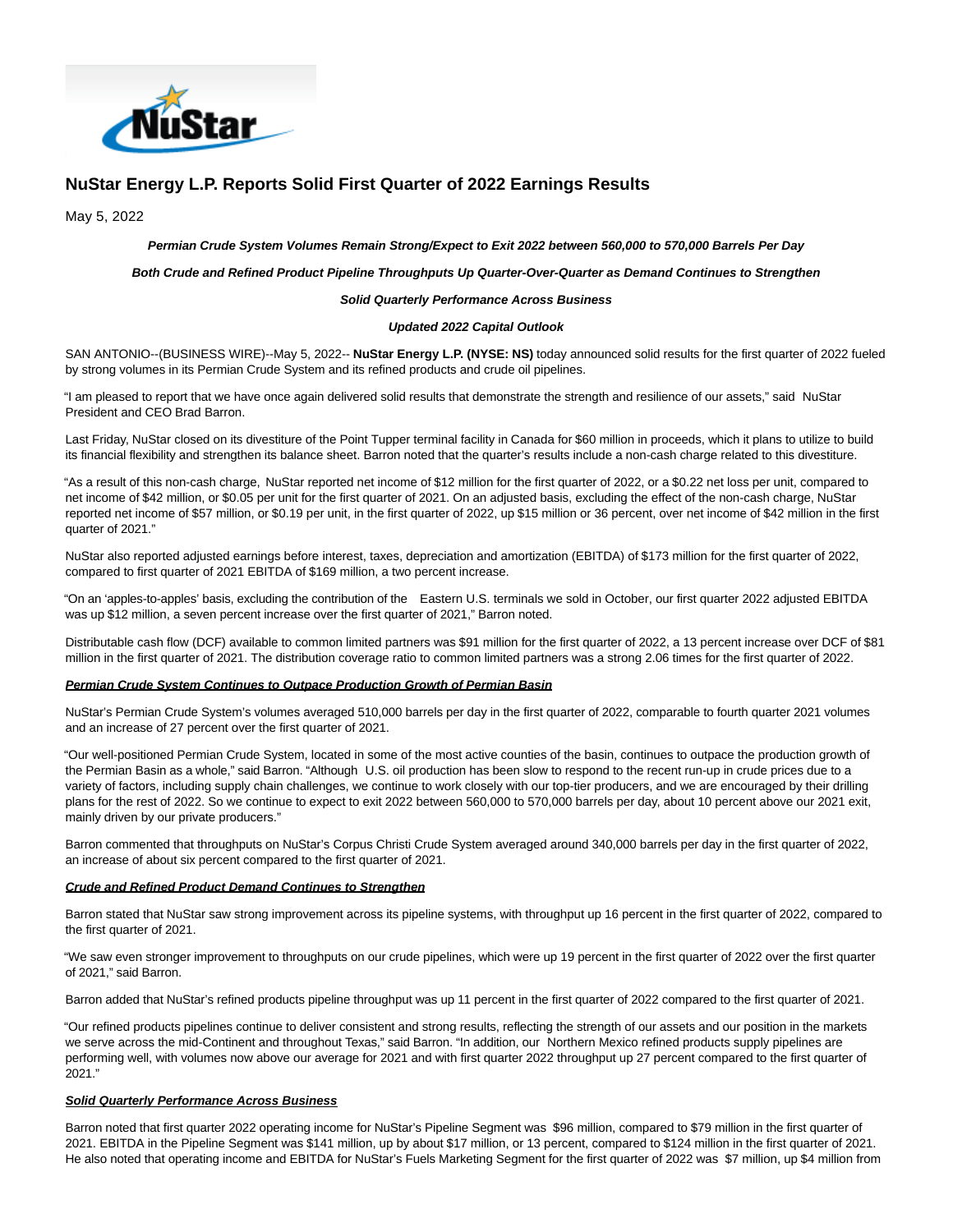the first quarter of 2021, largely due to stronger bunker fuel margins.

"Due to the non-cash impairment associated with the divestiture of the Point Tupper Terminal facility, NuStar's Storage Segment reported an operating loss of \$15 million in the first quarter of 2022, compared to operating income of \$27 million in the fourth quarter of 2021," Barron said. "However, on an 'apples-to-apples' basis, our adjusted EBITDA for our Storage Segment for the first quarter of 2022 was \$50 million, up by about \$4 million or seven percent, over fourth quarter 2021 EBITDA of \$46 million."

# **West Coast Renewable Fuels Network Continues to Grow**

Barron once again highlighted the growth of NuStar's West Coast Renewable Fuels Network, which plays an integral role in facilitating the low-carbon renewable fuels that significantly reduce emissions from transportation.

Barron noted that in the first quarter of 2022, NuStar's West Coast storage assets generated about 29 percent of its total storage segment revenue.

"We expect our West Coast network's revenue to continue to grow in 2022, as we complete two more projects at our Stockton terminal that will add renewable diesel storage capacity and expand our ethanol transportation solutions, which will increase the significant role NuStar plays in facilitating the West Coast's transition to low-carbon renewable fuels," said Barron.

#### **Updated 2022 Capital Outlook**

Barron touched upon an optimization initiative that was kicked off earlier this year with the goal of making meaningful reductions in NuStar's expenses and capital spending to increase the company's free cash flow in 2022 and beyond.

He noted that while it is still early in the optimization process, he is pleased that NuStar has already identified over \$50 million in reductions across 2022 and 2023.

"We are focused on reducing expenses, and we are also working hard to high-grade every dollar of our strategic capital spending, which means assuring that we only execute projects that meet or beat our 2022 hurdles and that are lean, efficient and effective," said Barron. "In fact, we have been able to reduce our planned strategic capital spending for 2022 to between \$115 to \$145 million this year, which at the midpoint is \$15 million less than we previously announced."

Barron also gave an update on the allocation of NuStar's planned strategic capital spending.

"We now expect to allocate \$60 million to growing our Permian system, which is scalable with our producers' throughput volume needs, and about \$10 million to expand our West Coast Renewable Fuels Network," said Barron. "In addition, we continue to expect to spend \$35 to \$45 million on reliability capital this year. And, of course, we also continue to expect to self-fund all of our spending from internally generated cash flows again this year."

# **Positive Outlook**

"We have continued to make substantial progress on improving our debt metrics, with a debt-to-EBITDA ratio of 3.92 times at the end of the first quarter of 2022, compared to 4.39 times at the end of the first quarter of 2021 and 3.99 times at the end of the fourth quarter of 2021," said Barron. "We had \$889 million available on our \$1.0 billion unsecured revolving credit facility at the end of the first quarter of 2022.

"We expect to generate full-year 2022 net income in the range of \$200 to \$230 million, and continue to expect to generate full-year 2022 adjusted EBITDA in the range of \$700-750 million, which at the midpoint, represents seven percent growth over 2021, when adjusted for the sale of the Eastern U.S. and Point Tupper terminals.

"And finally, I am very pleased by how well NuStar has performed throughout the volatility created in the energy sector by the Russian invasion of Ukraine. The consequences of this invasion are still unfolding throughout the globe. But it has underscored the importance of U.S. energy independence. Today, the U.S. exports more energy than we import, and that is largely the result of U.S. shale production. And I am very proud of the role NuStar plays in on our nation's energy independence and security and the important work our employees do every day to supply the energy that powers and protects our lives," Barron concluded.

# **Conference Call Details**

A conference call with management is scheduled for 9:00 a.m. CT on Thursday, May 5, 2022. The partnership plans to discuss the first quarter 2022 earnings results, which will be released earlier that day. Investors interested in listening to the discussion may dial toll-free 844/889-7787, passcode 4754807. International callers may access the discussion by dialing 661/378-9931, passcode 4754807. The partnership intends to have a playback available following the discussion, which may be accessed by dialing toll-free 855/859-2056, passcode 4754807. International callers may access the playback by dialing 404/537-3406, passcode 4754807. The playback will be available until 12:00 p.m. CT on June 5, 2022.

Investors interested in listening to the live discussion or a replay via the internet may access the discussion directly a[t https://edge.media-server.com](https://cts.businesswire.com/ct/CT?id=smartlink&url=https%3A%2F%2Fedge.media-server.com%2Fmmc%2Fp%2Fviq5tqzk&esheet=52709067&newsitemid=20220504006358&lan=en-US&anchor=https%3A%2F%2Fedge.media-server.com%2Fmmc%2Fp%2Fviq5tqzk&index=1&md5=86b5c9e3e3458fec7997d3457948771e) /mmc/p/viq5tqzk or by logging on to NuStar Energy L.P.'s website at [www.nustarenergy.com.](https://cts.businesswire.com/ct/CT?id=smartlink&url=http%3A%2F%2Fwww.nustarenergy.com&esheet=52709067&newsitemid=20220504006358&lan=en-US&anchor=www.nustarenergy.com&index=2&md5=67a60b01904ade3cc0d2d6d4396c98a5)

NuStar Energy L.P., a publicly traded master limited partnership based in San Antonio, Texas, is one of the largest independent liquids terminal and pipeline operators in the nation. NuStar currently has approximately 10,000 miles of pipeline and 63 terminal and storage facilities that store and distribute crude oil, refined products, renewable fuels, ammonia and specialty liquids. The partnership's combined system has approximately 49 million barrels of storage capacity, and NuStar has operations in the United States and Mexico. For more information, visit NuStar Energy L.P.'s website at [www.nustarenergy.com a](https://cts.businesswire.com/ct/CT?id=smartlink&url=http%3A%2F%2Fwww.nustarenergy.com&esheet=52709067&newsitemid=20220504006358&lan=en-US&anchor=www.nustarenergy.com&index=3&md5=d26311a65a9fa2384f6db997170d3d6f)nd its Sustainability page a[t https://sustainability.nustarenergy.com/.](https://cts.businesswire.com/ct/CT?id=smartlink&url=https%3A%2F%2Fsustainability.nustarenergy.com%2F&esheet=52709067&newsitemid=20220504006358&lan=en-US&anchor=https%3A%2F%2Fsustainability.nustarenergy.com%2F&index=4&md5=8dc2c483d3da8bac0f78ec0d766919c3)

# **Cautionary Statement Regarding Forward-Looking Statements**

This press release includes, and the related conference call will include, forward-looking statements regarding future events and expectations, such as NuStar's future performance, plans and expenditures. All forward-looking statements are based on NuStar's beliefs as well as assumptions made by and information currently available to NuStar. These statements reflect NuStar's current views with respect to future events and are subject to various risks, uncertainties and assumptions. These risks, uncertainties and assumptions are discussed in NuStar Energy L.P.'s 2021 annual report on Form 10-K and subsequent filings with the Securities and Exchange Commission. Actual results may differ materially from those described in the forward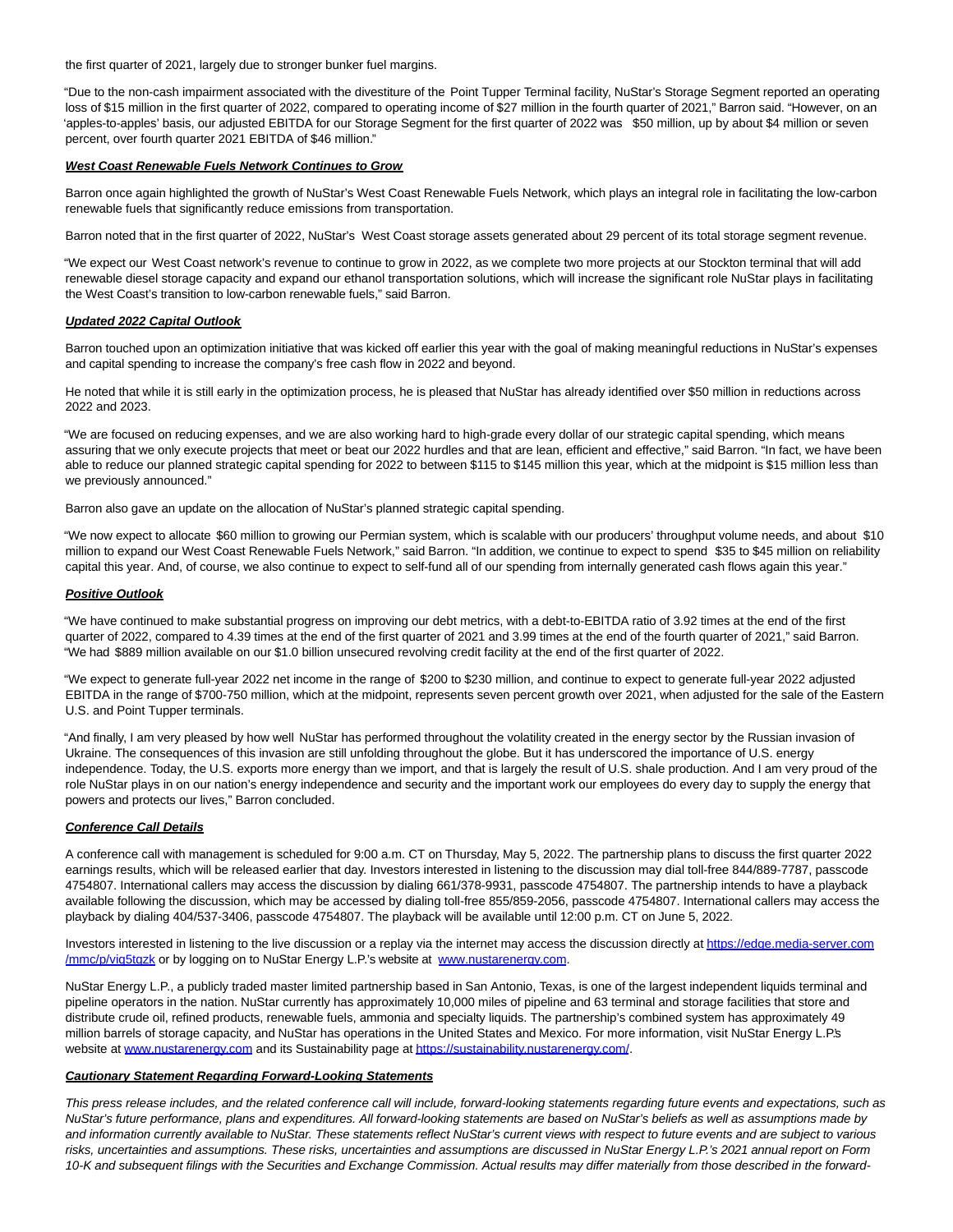looking statements. Except as required by law, NuStar does not intend, or undertake any obligation, to update or revise its forward-looking statements, whether as a result of new information, future events or otherwise.

# **NuStar Energy L.P. and Subsidiaries Consolidated Financial Information**

**(Unaudited, Thousands of Dollars, Except Unit, Per Unit and Ratio Data)**

|                                                             |                     | Three Months Ended March 31, |             |    |             |
|-------------------------------------------------------------|---------------------|------------------------------|-------------|----|-------------|
|                                                             |                     |                              | 2022        |    |             |
| <b>Statement of Income Data:</b>                            |                     |                              |             |    |             |
| Revenues:                                                   |                     |                              |             |    |             |
| Service revenues                                            |                     | \$                           | 265,305 \$  |    | 271,883     |
| <b>Product sales</b>                                        |                     |                              | 144,558     |    | 89,763      |
| Total revenues                                              |                     |                              | 409,863     |    | 361,646     |
| Costs and expenses:                                         |                     |                              |             |    |             |
| Costs associated with service revenues:                     |                     |                              |             |    |             |
| Operating expenses                                          |                     |                              | 86,402      |    | 87,287      |
| Depreciation and amortization expense                       |                     |                              | 63,303      |    | 68,418      |
| Total costs associated with service revenues                |                     |                              | 149,705     |    | 155,705     |
| Costs associated with product sales                         |                     |                              | 126,715     |    | 81,113      |
| Impairment loss                                             |                     |                              | 46,122      |    |             |
| General and administrative expenses                         |                     |                              | 27,071      |    | 24,492      |
| Other depreciation and amortization expense                 |                     |                              | 1,824       |    | 2,047       |
| Total costs and expenses                                    |                     |                              | 351,437     |    | 263,357     |
| Operating income                                            |                     |                              | 58,426      |    | 98,289      |
| Interest expense, net                                       |                     |                              | (49, 818)   |    | (54, 918)   |
| Other income, net                                           |                     |                              | 3,671       |    | 398         |
| Income before income tax (benefit) expense                  |                     |                              | 12,279      |    | 43,769      |
| Income tax (benefit) expense                                |                     |                              | (33)        |    | 1,512       |
| Net income                                                  |                     | \$                           | 12,312      | \$ | 42,257      |
| Basic and diluted net (loss) income per common unit         |                     | \$                           | $(0.22)$ \$ |    | 0.05        |
| Basic and diluted weighted-average common units outstanding |                     |                              | 110,177,045 |    | 109,506,222 |
| Other Data (Note 1):                                        |                     |                              |             |    |             |
| Adjusted net income                                         | \$57,290 \$42,257   |                              |             |    |             |
| Adjusted net income per common unit\$                       | 0.19S<br>0.05       |                              |             |    |             |
| <b>EBITDA</b>                                               | \$127,224 \$169,152 |                              |             |    |             |
| Adjusted EBITDA                                             | \$173,346 \$169,152 |                              |             |    |             |
| <b>DCF</b>                                                  | \$91,058 \$80,545   |                              |             |    |             |

| Distribution coverage ratio             | 2.06x | 1.84x |                                       |
|-----------------------------------------|-------|-------|---------------------------------------|
|                                         |       |       | For the Four Quarters Ended March 31, |
|                                         | 2022  |       | 2021                                  |
| <b>Consolidated Debt Coverage Ratio</b> |       | 3.92x | 4.39x                                 |

**NuStar Energy L.P. and Subsidiaries Consolidated Financial Information - Continued (Unaudited, Thousands of Dollars, Except Barrel Data)**

|                                                                 |     | Three Months Ended March 31, |     |           |  |
|-----------------------------------------------------------------|-----|------------------------------|-----|-----------|--|
|                                                                 |     | 2022                         |     | 2021      |  |
| Pipeline:                                                       |     |                              |     |           |  |
| Crude oil pipelines throughput (barrels/day)                    |     | 1.309.085                    |     | 1.101.327 |  |
| Refined products and ammonia pipelines throughput (barrels/day) |     | 563,248                      |     | 508,726   |  |
| Total throughput (barrels/day)                                  |     | 1,872,333                    |     | 1,610,053 |  |
| Throughput and other revenues                                   | \$  | 188.683                      | \$. | 169.228   |  |
| Operating expenses                                              |     | 48,103                       |     | 45,055    |  |
| Depreciation and amortization expense                           |     | 44.828                       |     | 44,794    |  |
| Segment operating income                                        | \$. | 95.752                       |     | 79.379    |  |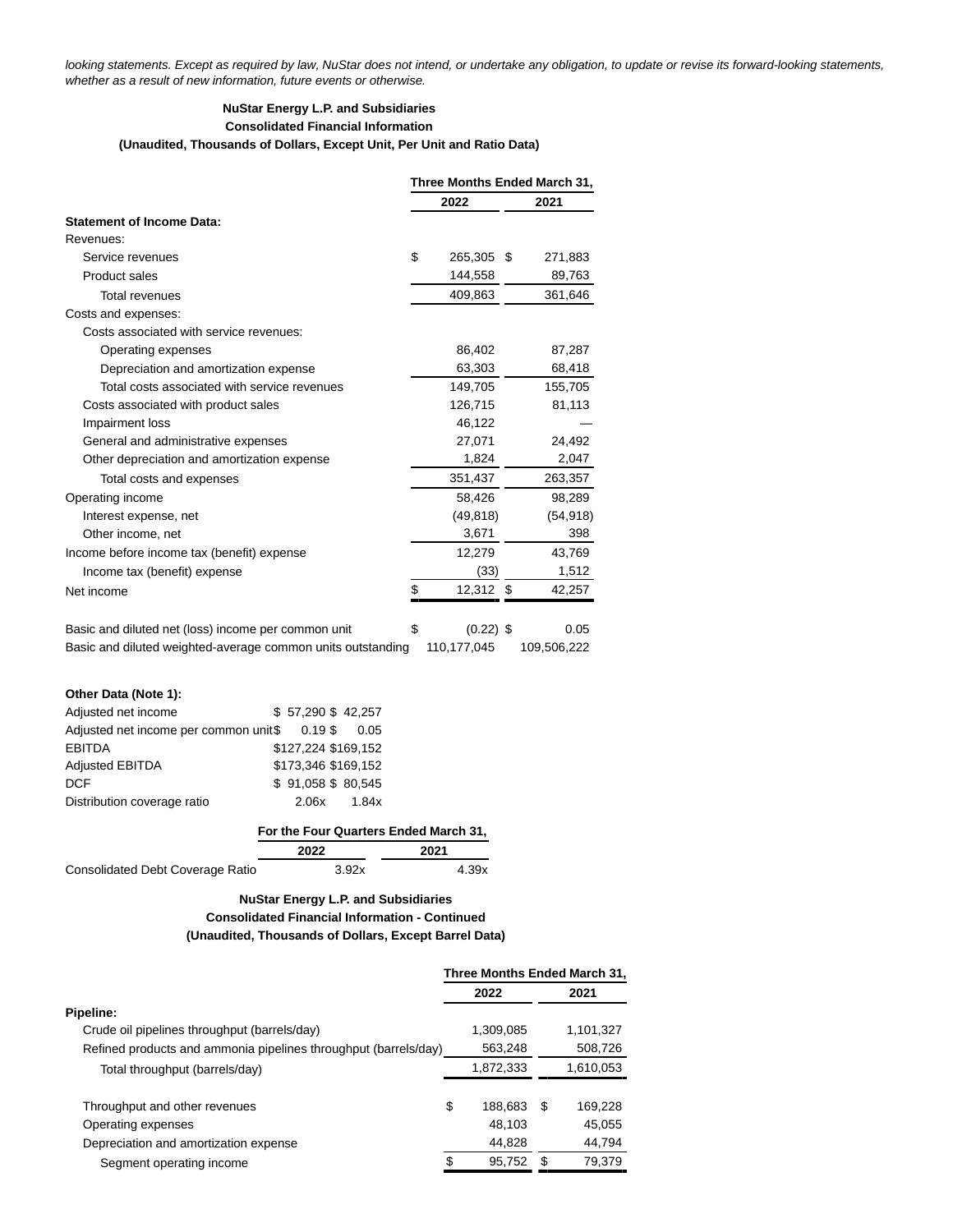#### **Storage:**

| Throughput (barrels/day)                            | 395,803              |      | 400,302  |
|-----------------------------------------------------|----------------------|------|----------|
| Throughput terminal revenues                        | \$<br>26,441         | \$   | 24,794   |
| Storage terminal revenues                           | 61,480               |      | 83,780   |
| <b>Total revenues</b>                               | 87,921               |      | 108,574  |
| Operating expenses                                  | 38,299               |      | 42,232   |
| Depreciation and amortization expense               | 18,475               |      | 23,624   |
| Impairment loss                                     | 46,122               |      |          |
| Segment operating (loss) income                     | \$<br>$(14, 975)$ \$ |      | 42,718   |
| <b>Fuels Marketing:</b>                             |                      |      |          |
| <b>Product sales</b>                                | \$<br>133,260        | \$   | 83,855   |
| Cost of goods                                       | 126,123              |      | 82,403   |
| Gross margin                                        | 7,137                |      | 1,452    |
| Operating expenses                                  | 593                  |      | (1, 279) |
| Segment operating income                            | \$<br>6,544          | \$   | 2,731    |
| <b>Consolidation and Intersegment Eliminations:</b> |                      |      |          |
| Revenues                                            | \$<br>(1)            | - \$ | (11)     |
| Cost of goods                                       | (1)                  |      | (11)     |
| Total                                               | \$                   | \$   |          |
| <b>Consolidated Information:</b>                    |                      |      |          |
| Revenues                                            | \$<br>409,863        | \$   | 361,646  |
| Costs associated with service revenues:             |                      |      |          |
| Operating expenses                                  | 86,402               |      | 87,287   |
| Depreciation and amortization expense               | 63,303               |      | 68,418   |
| Total costs associated with service revenues        | 149,705              |      | 155,705  |
| Costs associated with product sales                 | 126,715              |      | 81,113   |
| Impairment loss                                     | 46,122               |      |          |
| Segment operating income                            | 87,321               |      | 124,828  |
| General and administrative expenses                 | 27,071               |      | 24,492   |
| Other depreciation and amortization expense         | 1,824                |      | 2,047    |
| Consolidated operating income                       | \$<br>58,426         | \$   | 98,289   |

#### **NuStar Energy L.P. and Subsidiaries Reconciliation of Non-GAAP Financial Information (Unaudited, Thousands of Dollars, Except Ratio Data)**

**Note 1:** NuStar Energy L.P. utilizes financial measures, such as earnings before interest, taxes, depreciation and amortization (EBITDA), distributable cash flow (DCF) and distribution coverage ratio, which are not defined in U.S. generally accepted accounting principles (GAAP). Management believes these financial measures provide useful information to investors and other external users of our financial information because (i) they provide additional information about the operating performance of the partnership's assets and the cash the business is generating, (ii) investors and other external users of our financial statements benefit from having access to the same financial measures being utilized by management and our board of directors when making financial, operational, compensation and planning decisions and (iii) they highlight the impact of significant transactions. We may also adjust these measures to enhance the comparability of our performance across periods.

Our board of directors and management use EBITDA and/or DCF when assessing the following: (i) the performance of our assets, (ii) the viability of potential projects, (iii) our ability to fund distributions, (iv) our ability to fund capital expenditures and (v) our ability to service debt. In addition, our board of directors uses EBITDA, DCF and a distribution coverage ratio, which is calculated based on DCF, as some of the factors in its compensation determinations. DCF is a financial indicator used by the master limited partnership (MLP) investment community to compare partnership performance. DCF is used by the MLP investment community, in part, because the value of a partnership unit is partially based on its yield, and its yield is based on the cash distributions a partnership can pay its unitholders.

None of these financial measures are presented as an alternative to net income. They should not be considered in isolation or as substitutes for a measure of performance prepared in accordance with GAAP.

The following is a reconciliation of net income to EBITDA, DCF and distribution coverage ratio.

|                                       | Three Months Ended March 31, |           |   |          |  |
|---------------------------------------|------------------------------|-----------|---|----------|--|
|                                       | 2022                         |           |   | 2021     |  |
| Net income                            | \$                           | 12.312    | S | 42,257   |  |
| Interest expense, net                 |                              | 49,818    |   | 54.918   |  |
| Income tax (benefit) expense          |                              | (33)      |   | 1.512    |  |
| Depreciation and amortization expense |                              | 65,127    |   | 70,465   |  |
| <b>EBITDA</b>                         |                              | 127.224   |   | 169,152  |  |
| Interest expense, net                 |                              | (49, 818) |   | (54,918) |  |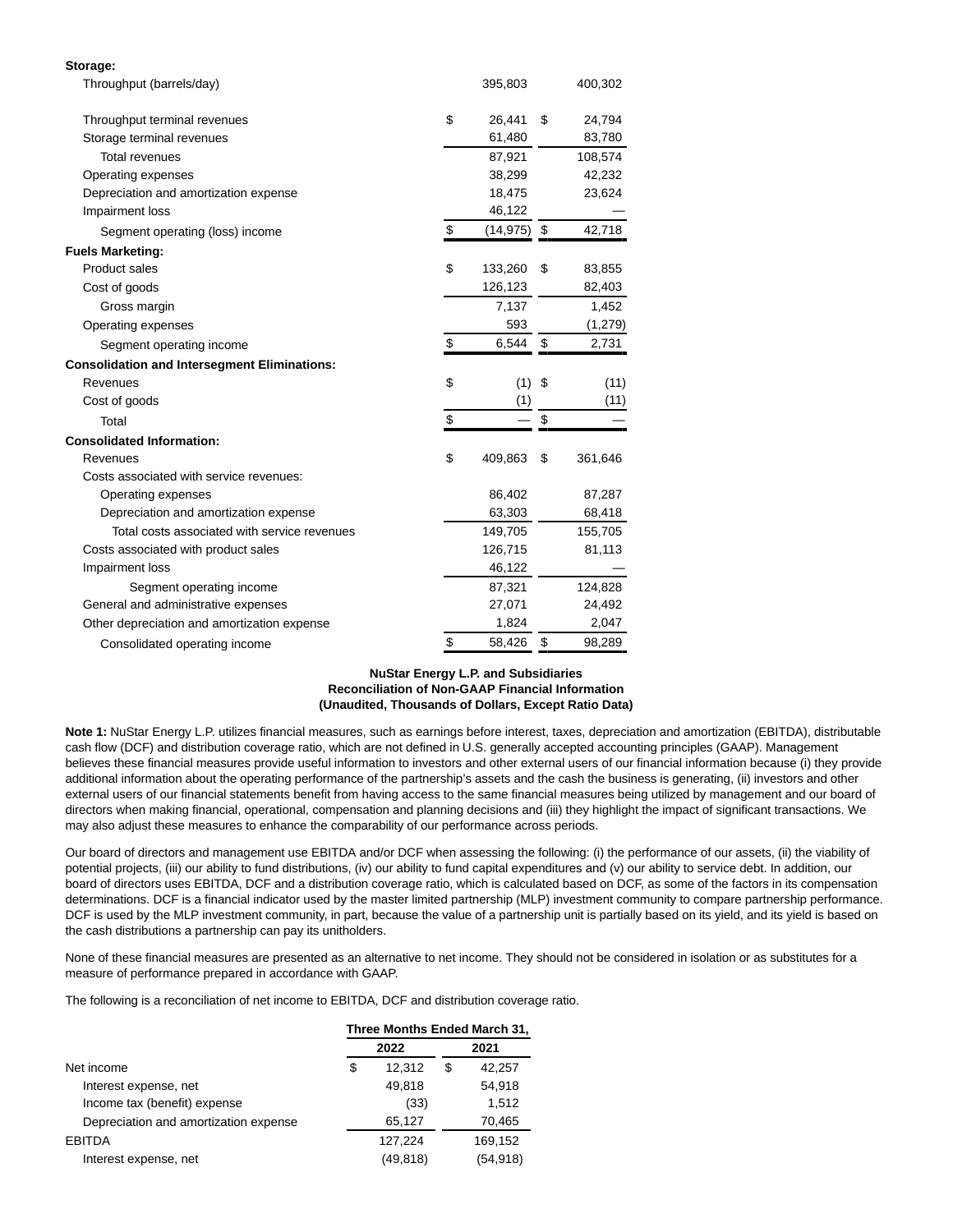| Reliability capital expenditures                    |   | (6,709)  |   | (8,489)   |
|-----------------------------------------------------|---|----------|---|-----------|
| Income tax benefit (expense)                        |   | 33       |   | (1,512)   |
| Long-term incentive equity awards (a)               |   | 2,829    |   | 3,287     |
| Preferred unit distributions                        |   | (31,092) |   | (31, 887) |
| Impairment loss, net of tax                         |   | 44.978   |   |           |
| Other items                                         |   | 3,613    |   | 4,912     |
| <b>DCF</b>                                          | S | 91,058   | S | 80.545    |
|                                                     |   |          |   |           |
| Distributions applicable to common limited partners |   | 44.165   |   | 43,834    |
| Distribution coverage ratio (b)                     |   | 2.06x    |   | 1.84x     |

(a) We intend to satisfy the vestings of these equity-based awards with the issuance of our common units. As such, the expenses related to these awards are considered non-cash and added back to DCF. Certain awards include distribution equivalent rights (DERs). Payments made in connection with DERs are deducted from DCF.

(b) Distribution coverage ratio is calculated by dividing DCF by distributions applicable to common limited partners.

#### **NuStar Energy L.P. and Subsidiaries Reconciliation of Non-GAAP Financial Information - Continued (Unaudited, Thousands of Dollars, Except per Unit and Ratio Data)**

The following is the reconciliation for the calculation of our Consolidated Debt Coverage Ratio, as defined in our revolving credit agreement (the Revolving Credit Agreement).

|                                                                                 | For the Four Quarters Ended March<br>31, |            |    | <b>Year Ended</b><br>December 31, |                 |
|---------------------------------------------------------------------------------|------------------------------------------|------------|----|-----------------------------------|-----------------|
|                                                                                 |                                          | 2022       |    | 2021                              | 2021            |
| Operating income                                                                | \$                                       | 196,591    | \$ | 400,450                           | \$<br>236,454   |
| Depreciation and amortization expense                                           |                                          | 269,042    |    | 285,319                           | 274,380         |
| Goodwill impairment loss                                                        |                                          | 34,060     |    |                                   | 34,060          |
| Other impairment losses                                                         |                                          | 201,030    |    |                                   | 154,908         |
| Equity awards (a)                                                               |                                          | 13,750     |    | 12,763                            | 14,209          |
| Pro forma effects of dispositions (b)                                           |                                          | (14,688)   |    | (6,784)                           | (22, 710)       |
| Other                                                                           |                                          | 2,081      |    | (1, 106)                          | 1,762           |
| Consolidated EBITDA, as defined in the Revolving Credit Agreement               |                                          | 701,866    |    | 690,642                           | \$<br>693,063   |
| Long-term debt, less current portion                                            | \$                                       | 3,168,425  | \$ | 3,446,604                         | \$<br>3,183,555 |
| Finance leases                                                                  |                                          | (52, 510)  |    | (53, 987)                         | (52, 930)       |
| Net fair value adjustments, unamortized discounts and unamortized debt issuance |                                          |            |    |                                   |                 |
| costs                                                                           |                                          | 37,225     |    | 41,323                            | 38,315          |
| NuStar Logistics' floating rate subordinated notes                              |                                          | (402, 500) |    | (402, 500)                        | (402, 500)      |
| Consolidated Debt, as defined in the Revolving Credit Agreement                 |                                          | 2,750,640  | \$ | 3,031,440                         | \$<br>2,766,440 |
| Consolidated Debt Coverage Ratio (Consolidated Debt to Consolidated EBITDA)     |                                          | 3.92x      |    | 4.39x                             | 3.99x           |

(a) This adjustment represents the non-cash expense related to the vestings of equity-based awards with the issuance of our common units.

(b) For the four quarters ended March 31, 2022 and the year ended December 31, 2021, these adjustments represent the pro forma effects of the disposition of the Eastern U.S. terminals. For the four quarters ended March 31, 2021, this adjustment represents the pro forma effect of the disposition of the Texas City terminals.

The following is a reconciliation of net income / net loss per common unit to adjusted net income / adjusted net income per common unit.

|                                                              | Three Months Ended March 31, 2022 |      |        |
|--------------------------------------------------------------|-----------------------------------|------|--------|
| Net income / net loss per common unit                        | 12.312                            | - \$ | (0.22) |
| Impairment loss, net of tax                                  | 44.978                            |      | 0.41   |
| Adjusted net income / adjusted net income per common unit \$ | 57.290                            | - \$ | 0.19   |

# **NuStar Energy L.P. and Subsidiaries Reconciliation of Non-GAAP Financial Information - Continued (Unaudited, Thousands of Dollars)**

The following is a reconciliation of EBITDA to adjusted EBITDA and adjusted EBITDA, excluding the Eastern U.S. terminals sold in October 2021.

|  | 2022   |  | 2021                                       |
|--|--------|--|--------------------------------------------|
|  |        |  | 169.152                                    |
|  | 46.122 |  |                                            |
|  |        |  | Three Months Ended March 31,<br>127.224 \$ |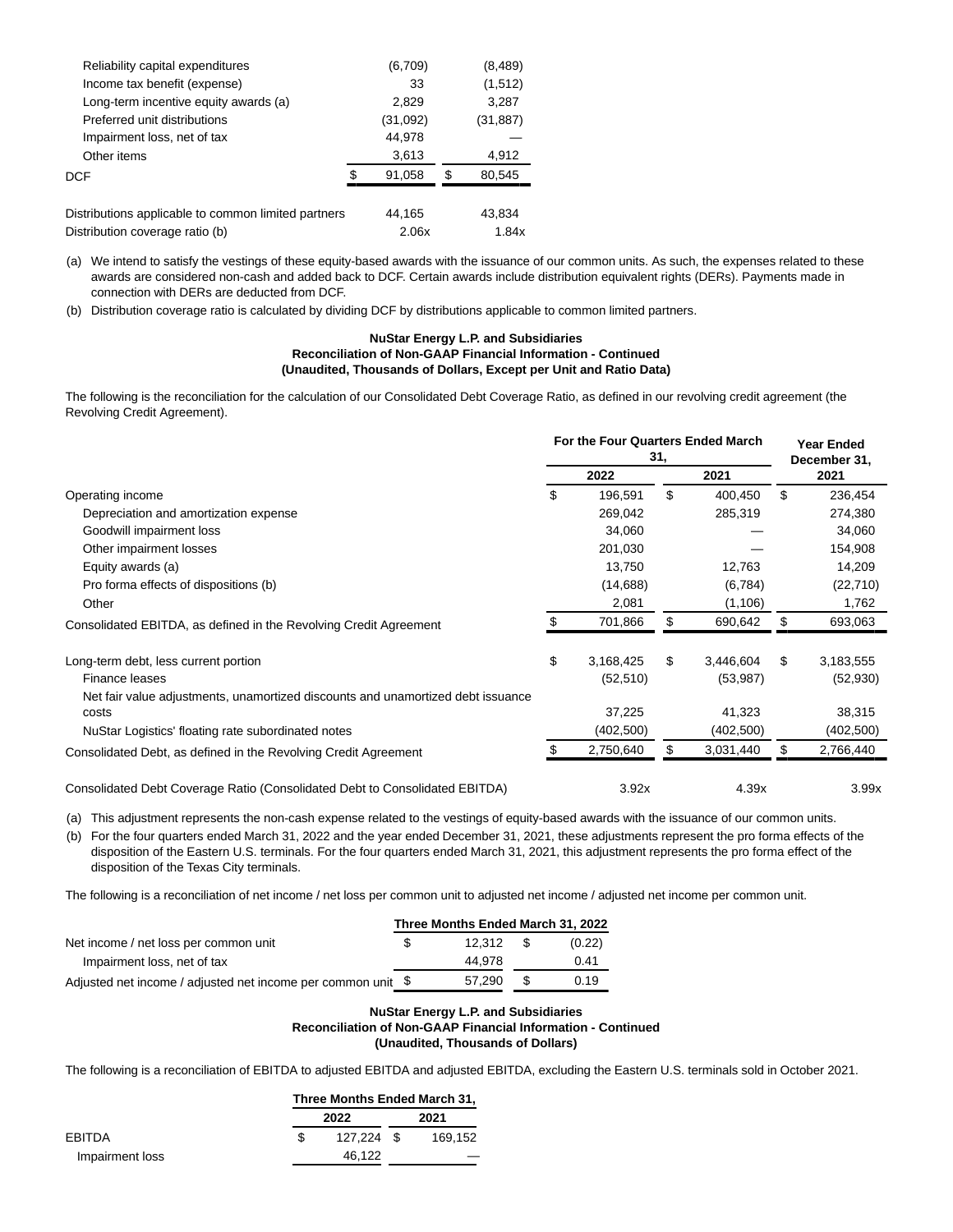| <b>Adjusted EBITDA</b>                   | S | 173,346 | \$. | 169,152 |
|------------------------------------------|---|---------|-----|---------|
| Divested assets:                         |   |         |     |         |
| Operating income                         |   |         | S   | 974     |
| Depreciation and amortization expense    |   |         |     | 6,370   |
| <b>EBITDA of divested assets</b>         |   |         |     | 7.344   |
| <b>EBITDA, excluding divested assets</b> |   |         |     | 161,808 |

The following is a reconciliation of net income to EBITDA, adjusted EBITDA and adjusted EBITDA, excluding the Eastern U.S. terminals and Point Tupper terminal, which were sold in October 2021 and April 2022, respectively.

|                                               | <b>Year Ended</b><br>December 31, 2021 |     | <b>Projected for the Year Ended</b><br>December 31, 2022 |
|-----------------------------------------------|----------------------------------------|-----|----------------------------------------------------------|
| Net income                                    | \$<br>38,225                           | \$  | 200,000 - 230,000                                        |
| Interest expense, net                         | 213,985                                |     | 203,000 - 213,000                                        |
| Income tax expense                            | 3,888                                  |     | $2,000 - 4,000$                                          |
| Depreciation and amortization expense         | 274,380                                |     | 250,000 - 260,000                                        |
| <b>EBITDA</b>                                 | 530,478                                |     | 655,000 - 707,000                                        |
| Goodwill impairment loss                      | 34,060                                 |     |                                                          |
| Other impairment losses                       | 154,908                                |     | 46,000                                                   |
| Gain from insurance recoveries and other      | (14, 860)                              |     |                                                          |
| <b>Adjusted EBITDA</b>                        | \$<br>704,586                          | \$  | 701,000 - 753,000                                        |
| Divested assets:                              |                                        |     |                                                          |
| Operating loss                                | \$<br>(121, 763)                       | \$  | $(44,000 - 46,000)$                                      |
| Depreciation and amortization expense         | 20,465                                 |     | 1,000                                                    |
| <b>EBITDA of divested assets</b>              | (101,298)                              |     | $(43,000 - 45,000)$                                      |
| Goodwill and other impairment losses          | 129,771                                |     | 46,000                                                   |
| Adjusted EBITDA of divested assets            | \$<br>28,473                           | \$. | $1,000 - 3,000$                                          |
| Adjusted EBITDA, excluding divested assets \$ | 676,113                                | \$  | 700,000 - 750,000                                        |

# **NuStar Energy L.P. and Subsidiaries Reconciliation of Non-GAAP Financial Information - Continued (Unaudited, Thousands of Dollars)**

The following are reconciliations for our reported segments of operating income (loss) to EBITDA, adjusted EBITDA and EBITDA, excluding the Eastern U.S. terminals sold in October 2021.

|                                       | Three Months Ended March 31, 2022 |                              |                                |  |  |  |  |
|---------------------------------------|-----------------------------------|------------------------------|--------------------------------|--|--|--|--|
|                                       | <b>Pipeline</b>                   |                              | <b>Storage Fuels Marketing</b> |  |  |  |  |
| Operating income (loss)               |                                   | $$95,752 \text{ $(14,975)$}$ | 6,544<br>S                     |  |  |  |  |
| Depreciation and amortization expense | 44.828                            | 18.475                       |                                |  |  |  |  |
| <b>EBITDA</b>                         | 140.580                           | 3.500                        | 6.544                          |  |  |  |  |
| Impairment loss                       |                                   | 46.122                       |                                |  |  |  |  |
| <b>Adjusted EBITDA</b>                | \$140,580 \$49,622                |                              | S<br>6.544                     |  |  |  |  |

|                                          | Three Months Ended March 31, 2021 |                    |                                  |
|------------------------------------------|-----------------------------------|--------------------|----------------------------------|
|                                          |                                   |                    | Pipeline Storage Fuels Marketing |
| Operating income                         | S.                                | 79.379 \$42.718    | S<br>2.731                       |
| Depreciation and amortization expense    | 44.794                            | 23.624             |                                  |
| <b>FBITDA</b>                            |                                   | \$124,173 \$66,342 | - \$<br>2,731                    |
| Divested assets:                         |                                   |                    |                                  |
| Operating income                         |                                   | S<br>974           |                                  |
| Depreciation and amortization expense    |                                   | 6,370              |                                  |
| <b>EBITDA of divested assets</b>         |                                   | 7,344              |                                  |
| <b>EBITDA, excluding divested assets</b> |                                   | 58,998             |                                  |

The following is reconciliation of operating income to EBITDA for our storage segment.